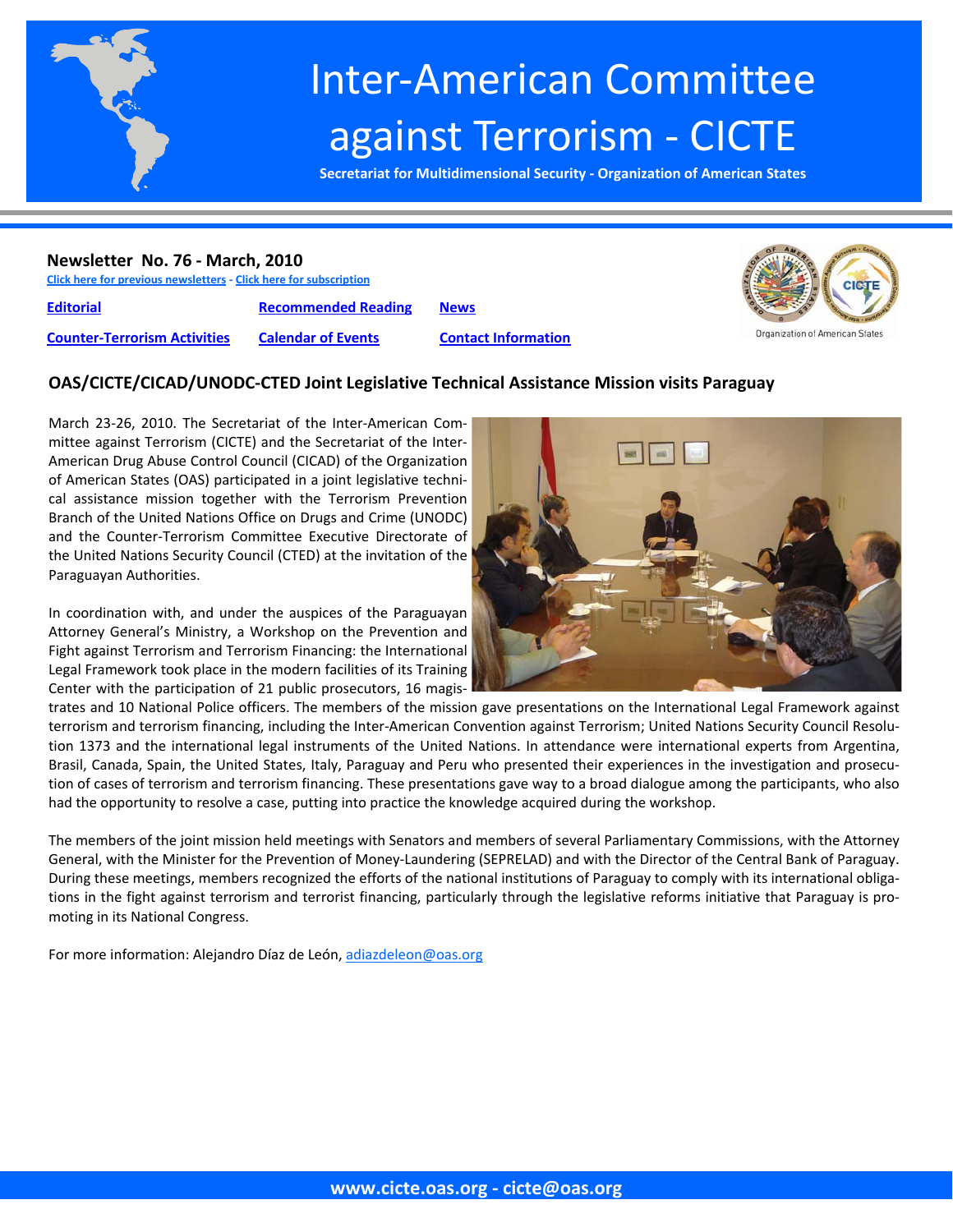

<span id="page-1-0"></span>Editorial Counter-[Terrorism](#page-3-0) Activities [Recommended](#page-7-0) Reading [Calendar](#page-8-0) of Events [News](#page-9-0) Contact [Information](#page-12-0)

# **Editorial**

# Excerpt from the speech by the Secretary General of the OAS, His Excellency José Miguel Insulza, in the Inau**gural Session of the Tenth Regular Session of CICTE (March 17, 2010; Washington, D.C.)**



Acts of terrorism are a frontal attack against the essential values that this Organization defends, which I have mentioned. Instead of defending life, terrorism brings death. Instead of peace and democratic tolerance, it offers violence and intolerance. It destroys the underpinnings of our democratic societies in order to obtain financing. It associates with international criminal groups to multiply its resources and effects, and it radicalizes the behavior of some of our youth, thereby depriving them of their future. In short, it seeks to undermine the rule of law, our peaceful and democratic way of life, diversity of opinion, tolerance, and individual freedoms.

Unfortunately we know this phenomenon at first hand, and it is part of our reality. I should like to recall that on a day like today, March 17, 1992, a terrorist attack against the Israeli Embassy in Buenos Aires left a tragic toll of 29 persons killed and 242 wounded. After that dramatic episode, the Hemisphere began to pay much closer attention to these phenomena, which proliferated two years later, in 1994, when the same city was the scene of the attack against the AMIA that killed 85 persons. The inter-American system responded to it in the First Summit of the Americas, in December 1994, and then in the specialized conference on terrorism, held in Lima in 1996, and a second one in Mar del Plata in 1998, which ended with adoption of the "Commitment of Mar del Plata" calling for es‐ tablishment of an Inter‐American Committee against Terrorism in this Organization of American States. The commitment has been reiterated and reaffirmed on many occasions and the work you are doing is based on this whole collection of our system's resolutions that regrettably date from the decade before the horrendous acts that shook this country in September 2001.

Since the Committee's establishment, our work in this field has been consonant with our values: full respect for the rule of law, inter‐ national law, international human rights law, and international refugee law. Compliance with binding resolutions of the United Na‐ tions Security Council, such as resolution 1373 of 2001, ratification of the universal and regional legal instruments, and adoption of international standards surrounding this body of law, are transcendental measures that the international community and especially our states have adopted to combat this threat effectively. In 2002, our Inter‐American Commission on Human Rights–whose meetings we have inaugurated this week–said that it must be remembered–and we do remember–that respect for law, protection of human rights, and the fight against terrorism are complementary and mutually re-enforcing responsibilities.

This tenth regular session of CICTE reminds us that although we have had major gains in development of cooperation over the past decade, the threat of terrorism is ever with us. Yet it is also a time to reflect and note with satisfaction all that we have done to carry out measures to prevent and combat it, and programs for training and technical skills that this committee has carried out. On this tenth anniversary of CICTE it is indeed heartening that—as evident in the draft declaration for this session and the principles and statute of this committee and its work plan—multilateral and international cooperation at various levels clearly demonstrates our resolute will to persevere joining forces against terrorism.

However, the achievements should not cause us to let down our guard or distract us. On the contrary, they should inspire us to redouble our efforts to prevent terrorist acts. I am pleased that the topic this tenth regular session will consider is public-private cooperation in the fight against terrorism. This underscores the constructive and proactive spirit inherent in the concept of international cooperation.

Actually, although the state is essentially responsible for the war on terrorism, the private sector cooperates effectively with our coun‐ tries' institutions in areas such as port and airport security, protection of critical infrastructure–energy, tourism, and informatics, for example–the fight against financing of terrorism, and the prevention and mitigation of the effects of a crisis generated by a terrorist act. In all these areas, public‐private cooperation offers opportunities that should be explored.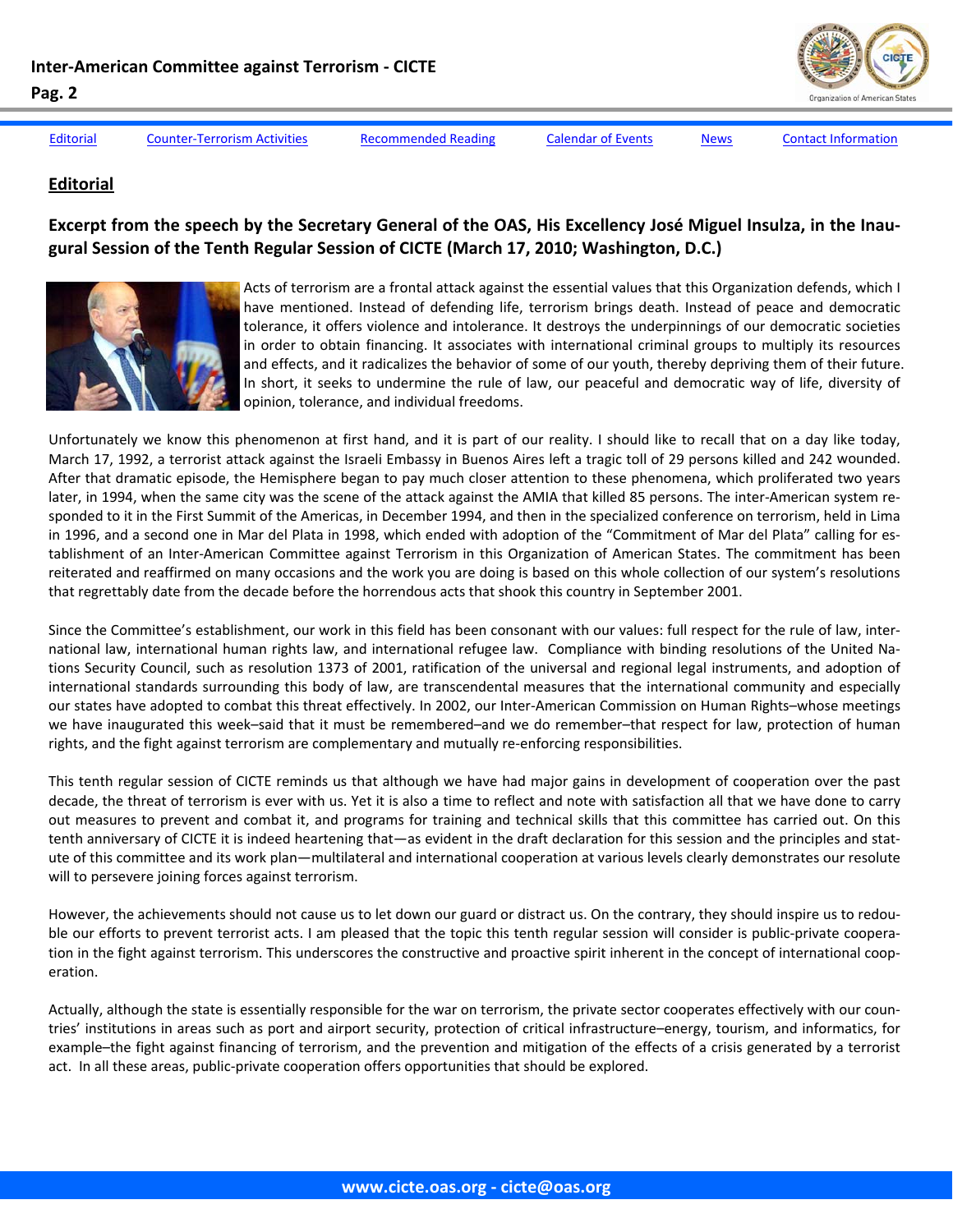**Inter‐American Committee against Terrorism ‐ CICTE**



#### **Pag. 3**

[Editorial](#page-1-0) Counter-[Terrorism](#page-3-0) Activities [Recommended](#page-7-0) Reading [Calendar](#page-8-0) of Events [News](#page-9-0) Contact [Information](#page-12-0)

This is also a reflection of the multilateral security approach that the OAS has applied and championed pursuant to the resolutions of the Mexico Conference of 2003. We understand very clearly that we must address various criminal activities comprehensively in order to obtain results that ultimately ensure protection of our citizens.

We must recognize that upgrading of our countries' security brings stability, which in turn leads to more investment, more economic prosperity, and a better quality of life for all.

The relationship between security and development is well illustrated in the area of tourism security, one of CICTE's programs. For some countries of our Hemisphere, a terrorist attack on the tourist sector would trigger an economic crisis of unimaginable proportions. This is evident from what actually happened in other regions, such as the attacks in Bali, Indonesia, in 2002, which had tragic consequences for the local economy, and even after the attacks of September 11, 2001 in the United States, in which it was found that the economies hit the hardest after the United States and Afghanistan were those of the Caribbean subregion.

Therefore, if we wish to design effective prevention policies to combat terrorism, we must explore the possibility of incorporating in our strategies all actors that could play a relevant role at both the national and international levels, considering the situation of each of our countries. Possible new international actors could be technical agencies from other countries, and subregional, regional, and international organizations. With respect to the OAS and CICTE, we have been working for many years to include the private sector and civil society in our anti-terrorism activities. We currently have strategic partnerships with more than 40 internationally renowned institutions and organizations, thus reinforcing the message of unity required by this activity and ensuring the highest quality in the imitation of projects and the most efficient use of resources.

For all of these reasons I am confident that the tenth regular session of CICTE will give new and more profound meaning to the concept of international cooperation, and that it will renew and strengthen the member states' commitment to fight any form of terrorism and will enlist new public and private partners for the achievement of our goals.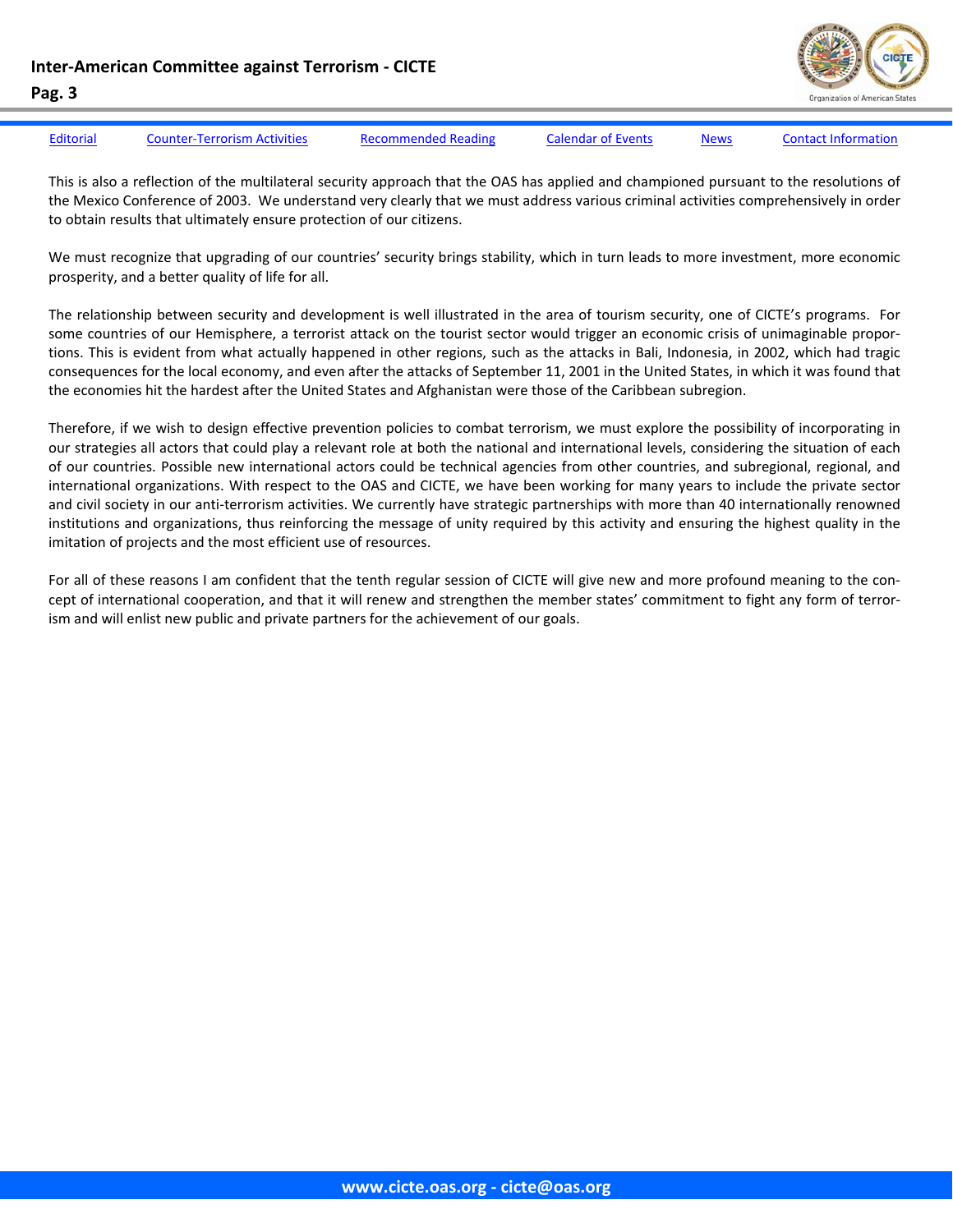

<span id="page-3-0"></span>[Editorial](#page-1-0) Counter-Terrorism Activities [Recommended](#page-7-0) Reading [Calendar](#page-8-0) of Events [News](#page-9-0) Contact [Information](#page-12-0)

#### **Counter‐Terrorism Activities**

#### **Crisis Management Exercises on Maritime and Port Security in St. Kitts and Nevis and The Bahamas**

On March 3‐5, and March 29‐31, 2010 the Secretariat of CICTE respectively conducted a Crisis Management Exercise (CME) on Mari‐ time and Port Security—the sixth and seventh of its kind—in Bassterre, St. Kitts and Nevis, and Nassau, The Bahamas. The exercise was conducted under CICTE's Port Security Assistance Partnership (PSAP) program, in conjunction with the Ministries of National Security of St. Kitts and Nevis, and The Bahamas.

The CMEs were implemented as a tabletop exercises, preceded by a one‐day training on procedures of the International Ship and Port Facilities Security Code (ISPS) of the International Maritime Organization and the preparation of the tabletop. PSAP partners Trans‐ port Canada and the U.S. Coast Guard provided technical expertise on design, development, and implementation of the tabletop exercise. The main objective of the CMEs was to improve the coordination and cooperation between the various players who would be involved in a crisis situation and who share port security responsibilities at the strategic-political and tactical-operative decision levels. Other CME exercises are planned for 2010.

The CME in The Bahamas was opened by H.E. the Honorable Orville Turnquest, Minister of National Security and recently elected Chair of CICTE.

For more information: Ignacio Ibáñez, iibanez@oas.org

# Exercise Bio-Shield: Crisis Management Simulation Exercise in Response to a Bio-terrorist Attack, Port of **Spain, Trinidad and Tobago, March 10‐12, 2010**



The CICTE Secretariat in conjunction with the Government of Trinidad and Tobago hosted a Crisis Management Simulation Exercise in Response to a Bio‐terrorist Attack from March 10‐ 12, 2010 in Port of Spain, Trinidad and Tobago. The goal of this exercise was to examine plans, processes and procedures for ensuring public health and safety and preserving na‐ tional and regional commerce and trade after an intentional biological attack. The first day of the exercise was only open to the participation of high level Trinidad and Tobago officials in the various disciplines including Emergency Management, Public Health, Law Enforcement, and Public Information and local Trinidadian experts. The first day of activities allowed the capture of an honest assessment of the current status of Trinidad and Tobago's prepared‐ ness in responding to a biological incident. This was done through academic presentations

by local academic experts from the University of the West Indies followed by the introduction of a scenario and discussions through functional area breakout group sessions. On the second day of the exercise, Trinidad and Tobago nationals were joined by approximately 5 nationals from each of the following Caribbean member states: Antigua and Barbuda, The Bahamas, Barbados, Dominica, Guyana, Jamaica, Saint Lucia, Saint Vincent and the Grenadines, Saint Kitts and Nevis, and Suriname.

The activities commenced with several international expert presentations followed by breakout group sessions in the aforementioned disciplines. In the sessions, participants were able to examine best and worst practices through their interaction with each other and with the experts present in the context of the scenario that was presented on Day 1. International experts and observers present at this exercise included representatives from: U.S. Center for Disease Control (CDC), Federal Bureau of Investigation (FBI), Pan American Health Organization (PAHO), U.S. Customs and Border Protection (CBP), U.S. Department of Homeland Security (DHS), United Nations 1540 Committee, International Maritime Organization (IMO), Organization for Security and Co-operation in Europe (OSCE), and US Army SOUTHCOM. The third day consisted of a round table discussion with all Caribbean participants in plenary session to further examine regional coordination and communication after an intentional biological attack followed by an expert panel discussion on the same.

For more information: Alejandro Diaz de Leon, adiazdeleon@oas.org or Shevaun Culmer, sculmer@oas.org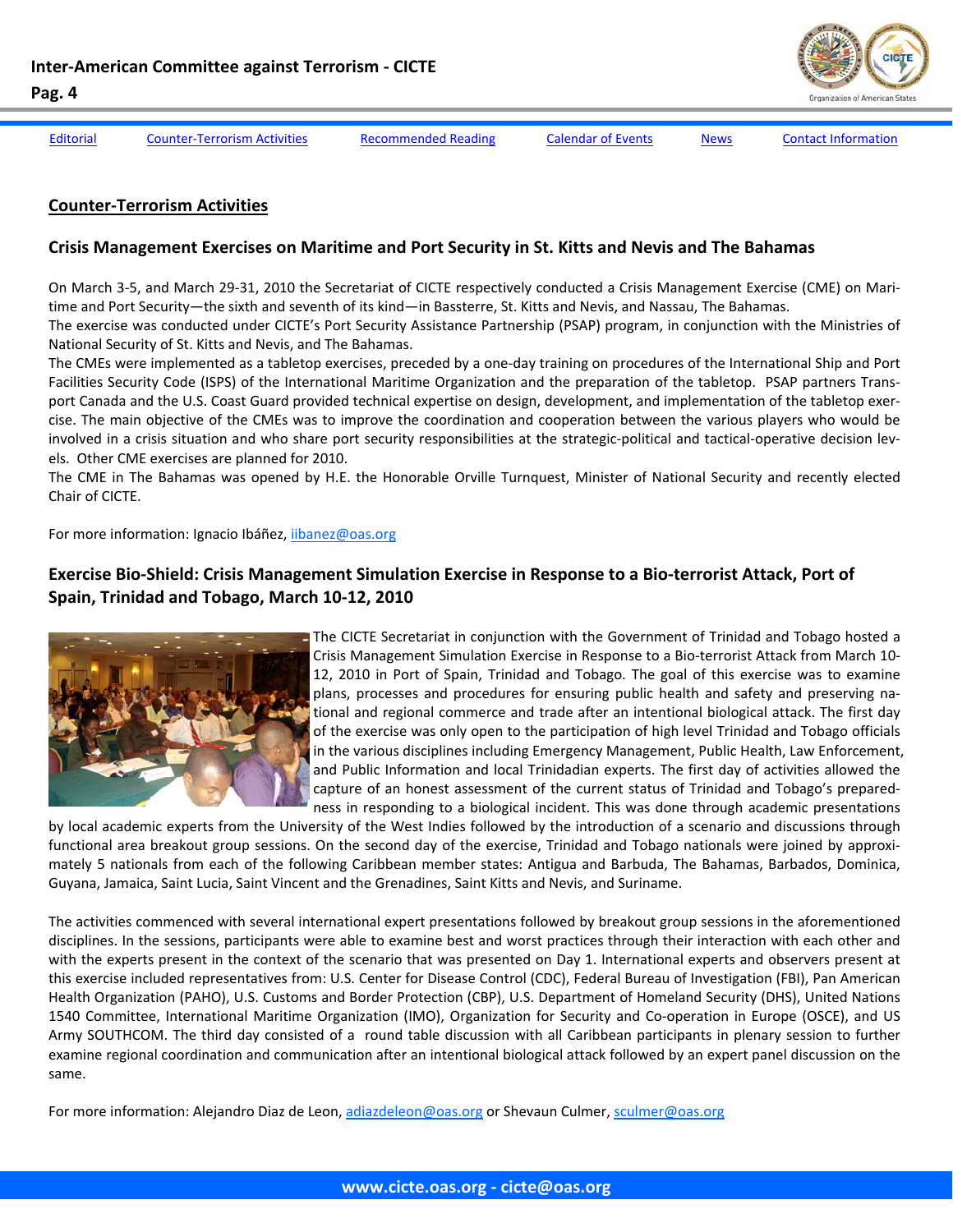

[Editorial](#page-1-0) Counter-[Terrorism](#page-3-0) Activities [Recommended](#page-7-0) Reading [Calendar](#page-8-0) of Events [News](#page-9-0) Contact [Information](#page-12-0)

**CICTE X**



The Inter‐American Committee against Terrorism held its Tenth Regular Session from the afternoon of March  $17^{th}$  to March  $19^{th}$ , in Washington D.C. under the central theme of "Public‐Private Partnerships in the Fight against Terrorism."

The CICTE Chair, Mexico, represented by His Excellency, Ambassador Gustavo Albin, Permanent Representative of Mexico to the OAS, presided over the Inauguration and declared open the Tenth Regular Session. Welcoming remarks were delivered by the Secretary General of the Organization of American States, His Excellency Jose Miguel Insulza.

The Keynote Speech was delivered by the Chair of the Counter Terrorism Committee of the United Nations Security Council, His Excel‐ lency Ambassador Ertuğrul Apakan, Permanent Representative of Turkey to the United Nations.

During the First Plenary Session the Commonwealth of the Bahamas was elected to chairmanship of CICTE for the period 2010 to 2011. The Honorable Tommy Turnquest, Minister of National Security of the Bahamas, addressed the meeting on their assumption of the Chair.

Grenada was elected Vice‐Chair of CICTE for the same period, and Ambassador Gillian Bristol, Permanent Representative of Grenada to the OAS made brief remarks accepting the position.

The CICTE Secretary Mr. Gonzalo Gallegos reported on the Secretariat's activities for 2009‐2010, and the Delegation of Mexico, as Chair of the Eighth Meeting of National Points of Contact to CICTE delivered their report on that meeting, which was held on the morning of March  $17<sup>th</sup>$ , immediately prior to the opening of the CICTE Regular Session.

Three topics related to the central theme were discussed at the Second, Third and Fourth Plenary Sessions. These topics were:

- 1. Public‐Private Cooperation in the Protection of Critical Infrastructure
- 2. Security for Major Events
- Public‐Private Partnerships in Maritime Security.

The discussions were very useful and informative. Several very valuable observations and suggestions were made for advancing coop‐ eration within the CICTE framework on certain aspects of these topics, which the CICTE Chair duly agreed to consider them and, with the support of the CICTE Secretariat, determine how they might be pursued.

The discussions on these topics benefitted greatly from the presentations by the following four guest speakers: Mr. Thomas Di Nanno of the International Assessment and Strategy Center; Mr. Paul Nicolas, Microsoft's Director for Global Security Strategy and Diplo‐ macy; Mr. Massimiliano Montanari, Head of Public‐Private Security Policies and the Major Events Security Initiative at the Security Governance/Counter‐Terrorism Laboratory of the United Nations Interregional Crime and Justice Research Institute (UNICRI); and Cap‐ tain Howard Hewhoff, Manager of Terminal and Port Security, Royal Caribbean International and Celebrity Cruises.

During the Fifth and final Plenary Session the Committee then adopted by consensus the CICTE Work Plan for 2010 and the Declara‐ tion "Public-Private Partnerships in the fight against Terrorism."

For more information: Mike Bejos, mbejos@oas.org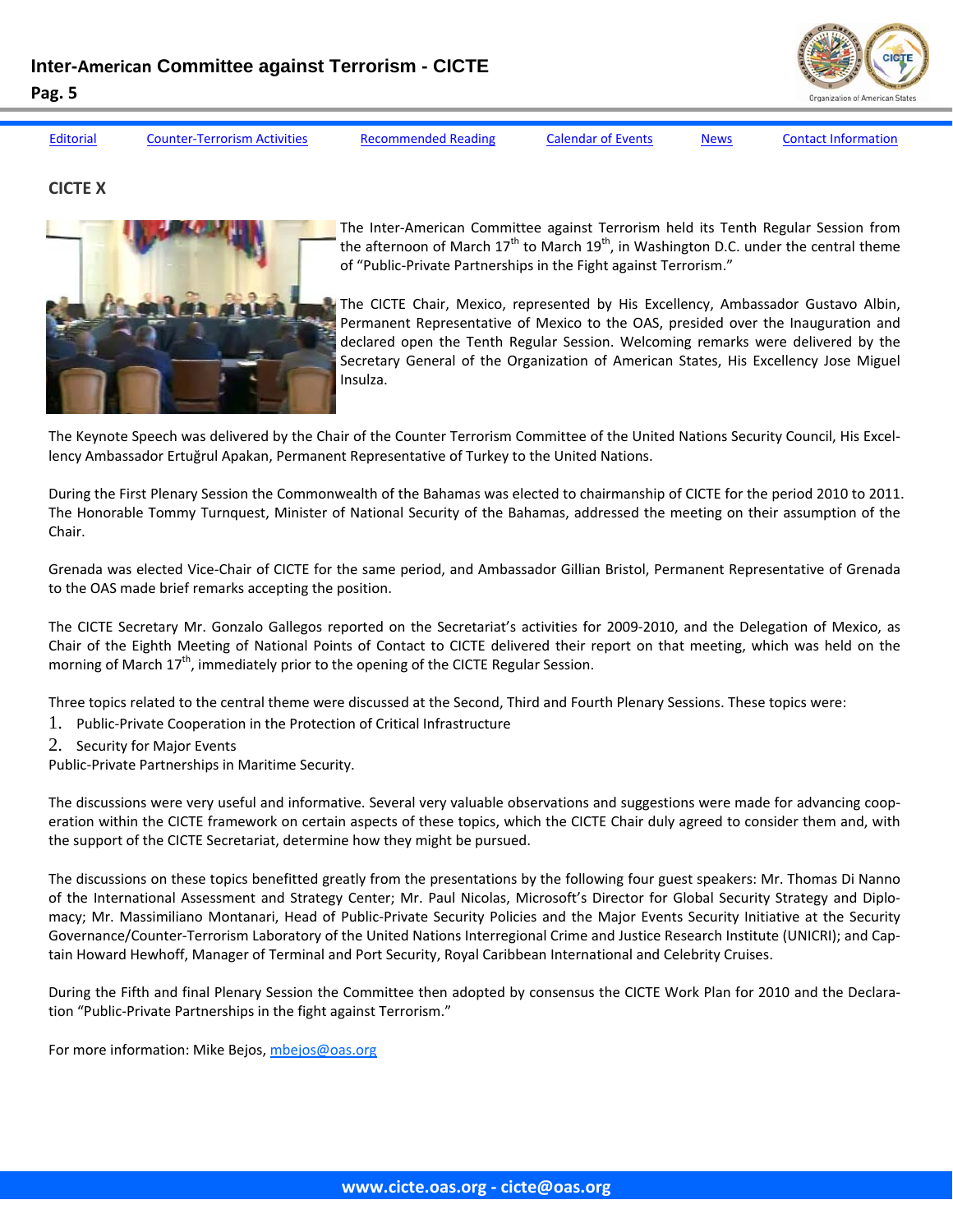[Editorial](#page-1-0) Counter-[Terrorism](#page-3-0) Activities [Recommended](#page-7-0) Reading [Calendar](#page-8-0) of Events [News](#page-9-0) Contact [Information](#page-12-0)

 $0.3<sub>0</sub>$ 

### **Regional Training Workshop for E‐Security Technical Experts**

From March 23 to 26, a Regional Training Workshop for E‐Security Technical Experts was held, which was organized by LACNIC with the support from Ecuador's Association of Internet Service Providers and Infor‐ mation Technology Companies and the Technical University of Loja. This workshop was targeted for pro‐ fessionals in the area of E‐Security interested in training themselves in the creation and management of CSIRTs. During this workshop, representatives from the Cyber Security Program of the CICTE Secretariat made a presentation about the work that the Secretariat and other entities of the OAS do leading the efforts to improve cyber security and to protect critical information infrastructures.

For more information: George Soares, GSoares@oas.org

# **Ministers of Justice of the Americas Adopt Concrete Measures to Strengthen Legal and Judicial Cooperation in the Region**

The highest authorities of the American States with responsibilities in the area of international legal cooperation, in particular criminal matters, have adopted in Brazil a series of concrete measures to strengthen legal and judicial cooperation in the Americas and to deal effectively with the various challenges in this area.

The Eighth Meeting of Ministers of Justice or Other Ministers or Attorneys General of the Americas (REMJA VIII), which took place in the city of Brasilia from February 24 to 26, 2010, constituted once again as the most important inter‐American forum for countries of the hemisphere to discuss and adopt practical measures relating to justice and to legal and judicial cooperation. Specifically, the meet‐ ing addressed issues such as mutual assistance in criminal matters and extradition, cyber-crime, trafficking in persons and other forms of organized transnational crime, victim and witness protection and assistance, penitentiary and prison policies, forensic research, and family and child law.

# **CICTE Scholarships for ICAO Workshop: National Training Program in Civil Aviation Security, Quito, Ecuador March 9‐17th, 2010**

The CICTE Secretariat, through its Aviation Security program, issued 6 scholarships to aviation security officials from Belize (2), Dominican Republic (2), and Paraguay (2) for their participation in the ICAO Workshop about National Training Programs in Civil Aviation Security in Quito, Ecuador from March 9-17<sup>th</sup>, 2010. The objective of this 7 day workshop was to develop the knowledge and techniques necessary for the development and imple‐ mentation of a National civil aviation security program within their respective countries. For more information: Shevaun Culmer, sculmer@oas.org

# March Revisions to the Consolidated List of the United Nations Security Council Al-Qaida and Taliban Sanc**tions Committee**

An updated March 2010 version of the Consolidated List is accessible in XML, PDF and HTML formats on the Committee's website at the following URL: http://www.un.org/sc/committees/1267/consolist.shtml

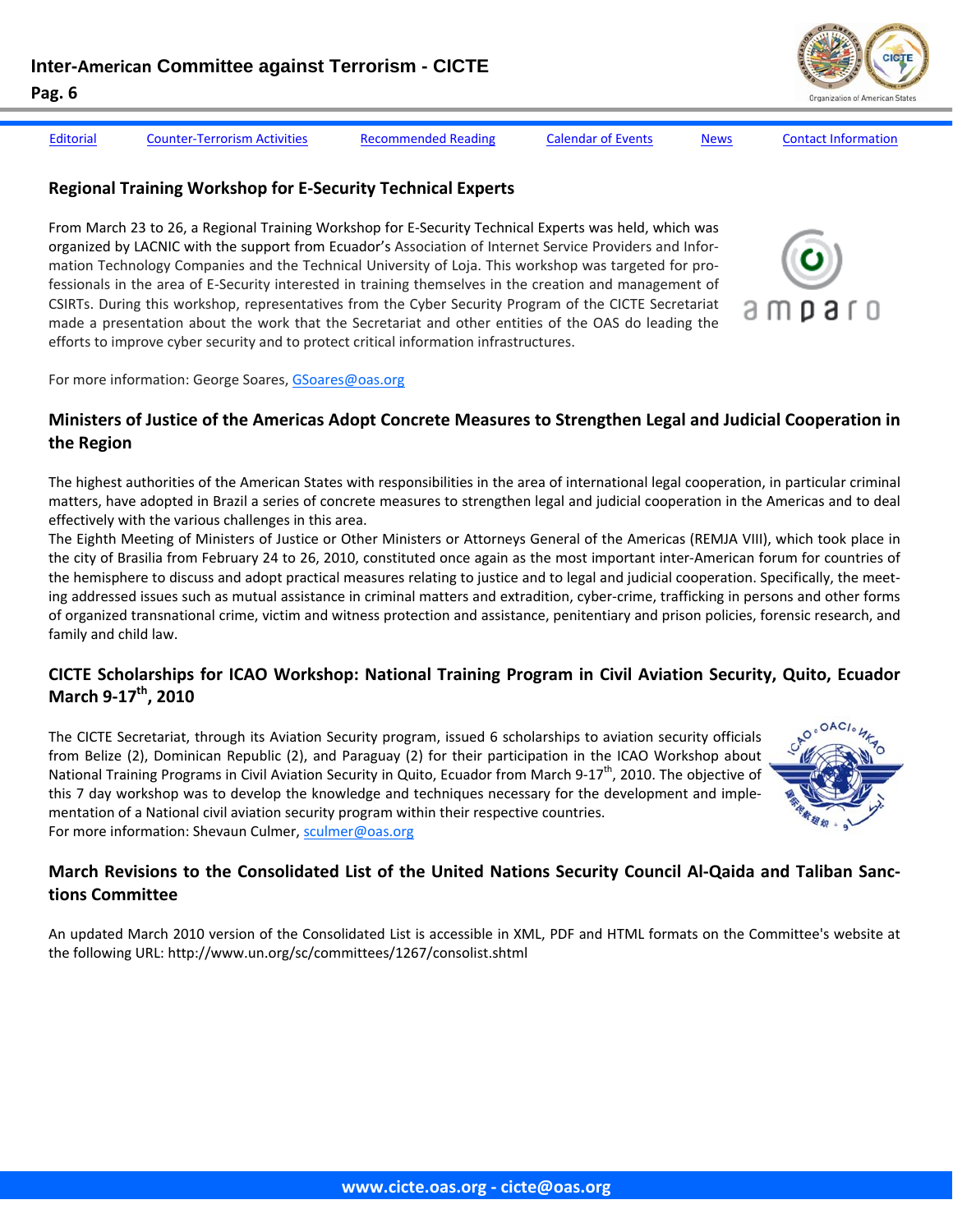**Inter-American Committee against Terrorism - CICTE** 

- 
- **Pag. 7**  [Editorial](#page-1-0) Counter-[Terrorism](#page-3-0) Activities [Recommended](#page-7-0) Reading [Calendar](#page-8-0) of Events [News](#page-9-0) Contact [Information](#page-12-0)

### **Council of Europe News – March 2010**

#### **COUNCIL OF EUROPE CONVENTIONS**

- On 3 March 2010, Montenegro ratified the Convention on Cybercrime (ETS No. 185) and the Additional Protocol to the Conven‐ tion on Cybercrime, concerning the criminalization of acts of a racist and xenophobic nature committed through computer systems (ETS No. 189).
- On 15 March, Azerbaijan ratified the Convention on Cybercrime (ETS No. 185).
- On 23 March, "the former Yugoslav Republic of Macedonia" ratified the Council of Europe Convention on Prevention of Terror‐ ism (CETS No. 196).

#### **COUNCIL OF EUROPE EVENTS**

On 1-3 March 2010, in Tbilisi, Georgia, a "Train the Trainer" course was held – in the frame of the CoE-EU Joint Project on Cybercrime in Georgia – in order to train those delivering cybercrime courses and ensure that training is delivered by local trainers in local languages. In parallel, on 2 March 2010, a Conference on Cybercrime and a Workshop on law enforcement‐ISP cooperation was also held in Tbilisi. Further information on the Project is available at: http://www.coe.int/t/dghl/cooperation/economiccrime/cybercrime/

On 1-2 March 2010, the first meeting of the Ad hoc Advisory Group on Cross Border Internet (MC-S-CI) took place in Paris. It discussed the shared responsibilities of states with respect to the preservation and reinforcement of the protection of cross-border flow of Internet traffic and the protection of critical Internet resources.

Further details and the full report can be found at: http://www.coe.int/t/dghl/standardsetting/media/

On 2 March 2010, the European Commission against Racism and Intolerance (ECRI) released four new reports examining racism, xeno‐ phobia, anti‐Semitism and intolerance in Albania, Austria, Estonia and the United Kingdom. These reports can be found at: http://www.coe.int/t/dghl/monitoring/ecri/

On 15-18 March 2010, the 32<sup>nd</sup> Plenary meeting of the Committee of Experts on the Evaluation of Anti-Money Laundering Measures and the Financing of Terrorism (MONEYVAL) took place in Strasbourg. Further information can be found at: http://www.coe.int/t/dghl/monitoring/moneyval/

On 23‐25 March, the Octopus Interface Conference on Cooperation against Cybercrime was held in Strasbourg. Participants discussed ways of strengthening co-operation between the public and private sectors in combating crimes committed via the Internet and making the best possible use of existing tools and instruments. Ms Maud de Boer‐Buquicchio, Deputy Secretary General of the Council of Europe, stressed the importance of freedom of expression and privacy in relation to the Internet, and highlighted the threat cyber‐ crime poses to our rights. More information is available at: http://www.coe.int/cybercrime

Also, this month, Monaco, Estonia and Microsoft contributed to the Global Project on Cybercrime. Monaco and Estonia have become new partners and joined the global effort against cybercrime by making new voluntary contributions to the Global Project on Cyber‐ crime. Microsoft continues to provide a strong and highly valuable support in the global undertaking against cybercrime through new funding provided to the Project.

More information on this Project can be found at: http://www.coe.int/t/dghl/cooperation/economiccrime/cybercrime/

# **UPCOMING EVENTS**

- The 18<sup>th</sup> meeting of the Committee of Experts on Terrorism (CODEXTER) will take place in Strasbourg on 7-8 April 2010. The Committee is composed of governmental experts in the field of terrorism and is responsible for the coordination and follow up of the activities of the Council of Europe against terrorism.
- On 15‐16 April 2010, the 2nd Conference of the Parties to the Convention on Laundering, Search, Seizure and Confiscation of the Proceeds from Crime will take place in Strasbourg.
- On 26‐30 April 2010, the Parliamentary Assembly of the Council of Europe will convene for its second session of 2010.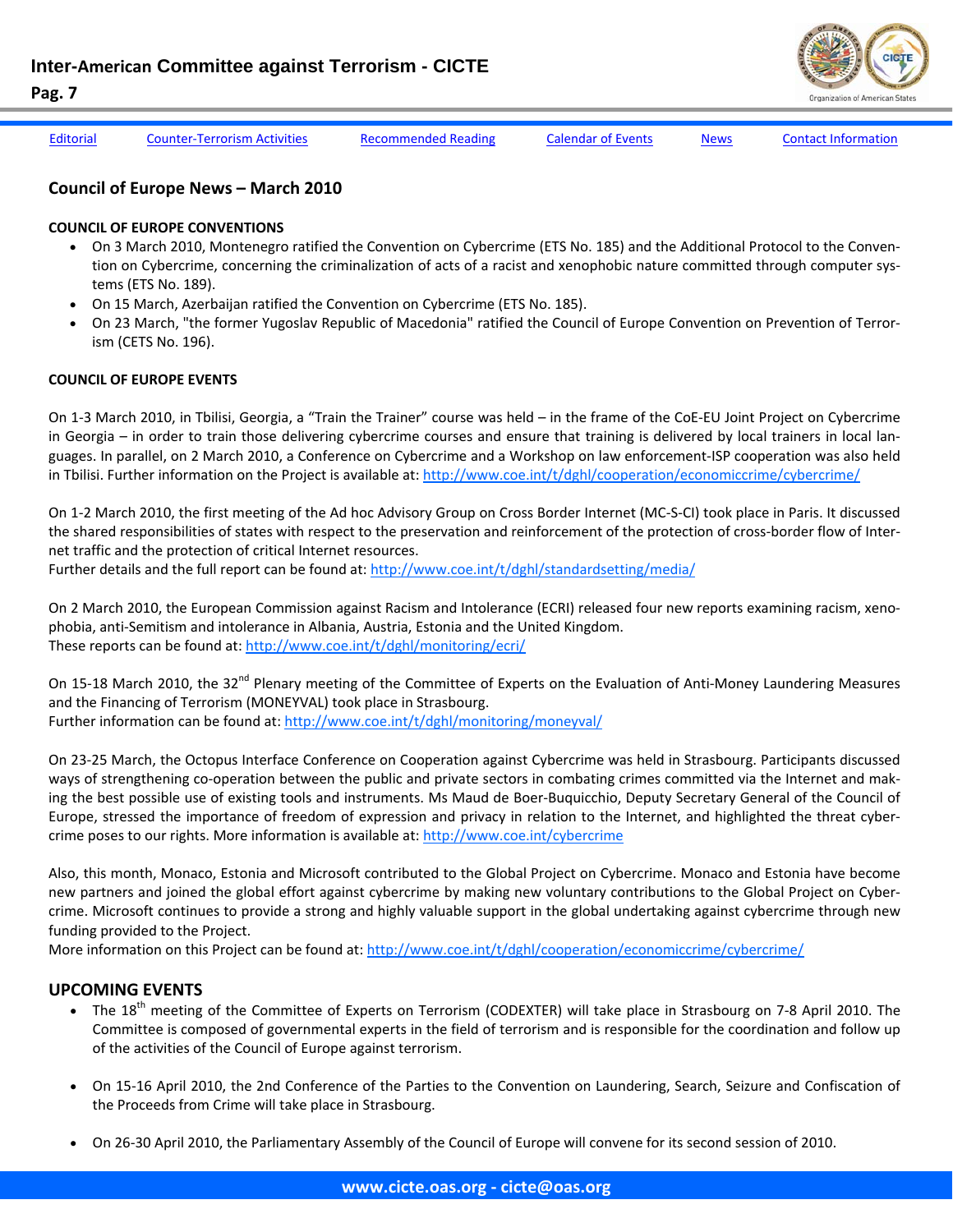

<span id="page-7-0"></span>

[Editorial](#page-1-0) Counter-[Terrorism](#page-3-0) Activities Recommended Reading [Calendar](#page-8-0) of Events [News](#page-9-0) Contact [Information](#page-12-0)

#### **Recommended Reading**

#### **After the revolution: Why are FARC's young soldiers laying down their guns?**

A report by Paul Bignell published in the British newspaper 'The Independent' in March 2010 highlights the difficulties faced by ex‐ guerillas and ex‐paramilitaries in Colombia as they try to reintegrate into society.

For more information click here.

# **Al‐Qaeda Central and the Internet**

Daniel Kimmage discusses in this Counterterrorism Strategy Initiative Policy Paper published by the New America Foundation the com‐ munications challenges currently faced by Al‐Qaeda.

For more information click here.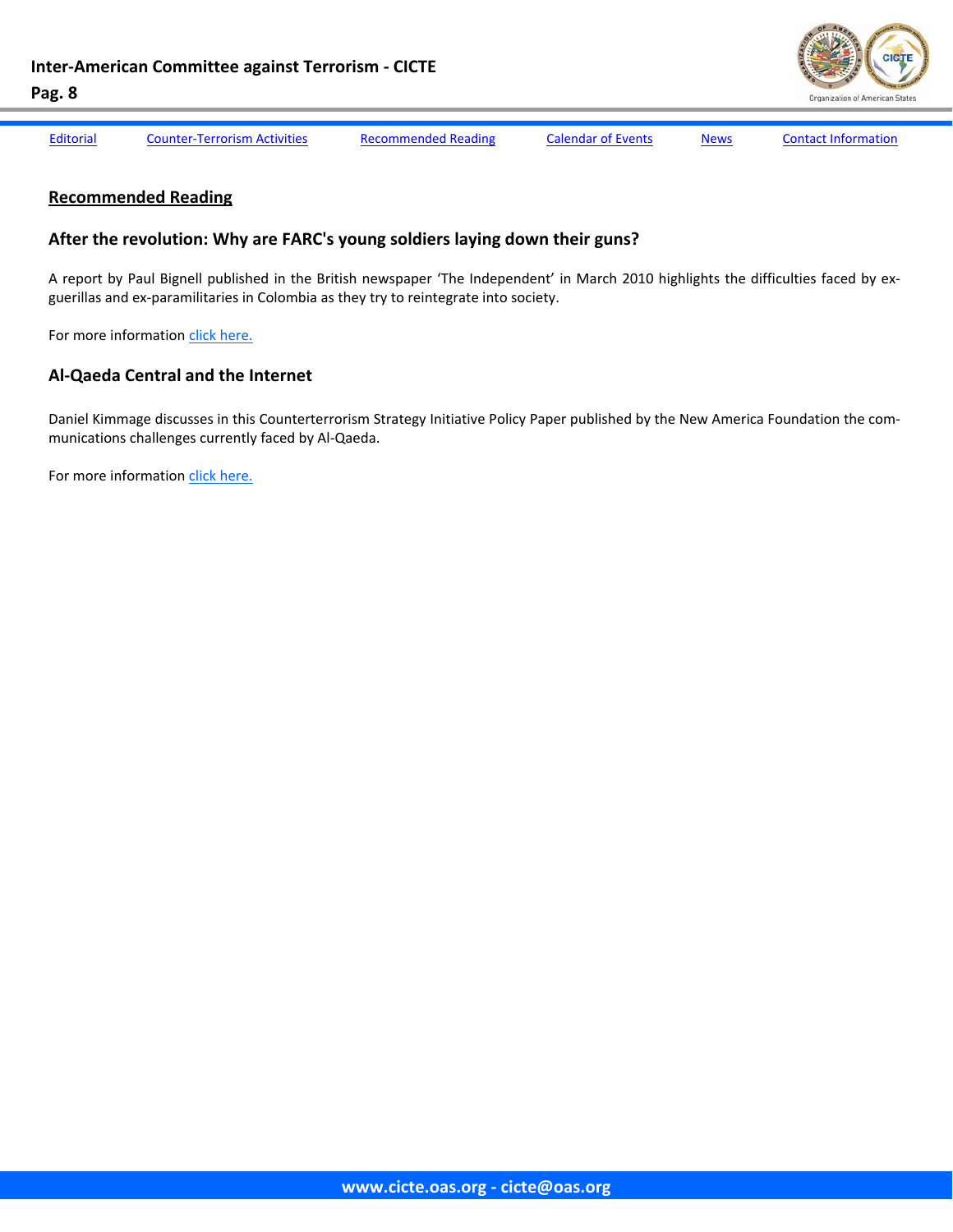

<span id="page-8-0"></span>

[Editorial](#page-1-0) Counter-[Terrorism](#page-3-0) Activities [Recommended](#page-7-0) Reading Calendar of Events [News](#page-9-0) Contact [Information](#page-12-0)

# **Recent Events**

| <b>Month</b> | Days          | Event                                                                    | Venue                      |
|--------------|---------------|--------------------------------------------------------------------------|----------------------------|
| <b>March</b> | 8,2010        | Third Preparatory Session for X Annual Meeting of CICTE                  | Washington DC, USA         |
|              | $3-5, 2010$   | Crisis Management Exercise on Port Security                              | Basseterre, St. Kitts      |
|              | $8-9, 2010$   | <b>Preparatory Meeting - Crisis Management Exercise on Port Security</b> | Nassau, Bahamas            |
|              | 9-17, 2010    | Aviation Security Scholarships for ICAO National Training Course         | Ecuador                    |
|              | 10-12, 2010   | <b>Bio Terrorism assessment and Training</b>                             | <b>Trinidad and Tobago</b> |
|              | 17 - 19, 2010 | Tenth Regular Session of CICTE                                           | Washington DC, USA         |
|              | 29-31, 2010   | <b>Crisis Management Exercise on Port Security</b>                       | Nassau, Bahamas            |

# **Upcoming Events**

| Month                                                                                 | Days        | Event                                                                       | <b>Venue</b>                           |  |
|---------------------------------------------------------------------------------------|-------------|-----------------------------------------------------------------------------|----------------------------------------|--|
| <b>April</b>                                                                          | 12-16, 2010 | Aviation Security Scholarships for ICAO Cargo and Mail Training             | Port of Spain, Trinidad                |  |
|                                                                                       | 14-16, 2010 | <b>Cyber Security Technical Assistance Mission</b>                          | Santo Domingo, Do-<br>minican Republic |  |
|                                                                                       | 19-23, 2010 | Aviation Security Caribbean Sub-regional in Cargo Security Inspec-<br>tions | <b>Trinidad and Tobago</b>             |  |
| <b>May</b>                                                                            | 3-7, 2010   | ICAO Scholarships for Cargo and Mail Training Course                        | Argentina                              |  |
|                                                                                       | 10-12, 2010 | <b>Cyber Security Technical Assistance Mission</b>                          | Lima, Peru                             |  |
|                                                                                       | 11-13, 2010 | American Regional Workshop on Major Events Security.                        | Vancouver, Canada                      |  |
|                                                                                       | 10-14, 2010 | Aviation Security Caribbean Sub-regional in Cargo Security Inspec-          | St. Vincent and the                    |  |
|                                                                                       | 17-21, 2010 | Course on Travel Document Security and Fraud Prevention                     | Brazil (TBC)                           |  |
|                                                                                       | 25-28, 2010 | Best Practices Workshop on Travel Document Security                         | Montevideo, Uruguay                    |  |
|                                                                                       | 27-28, 2010 | OSCE Workshop on the ICAO Public Key Directory (PKD)                        | Vienna, Austria                        |  |
| *NOTE: Only events that have formally accepted by host countries appear on this list. |             |                                                                             |                                        |  |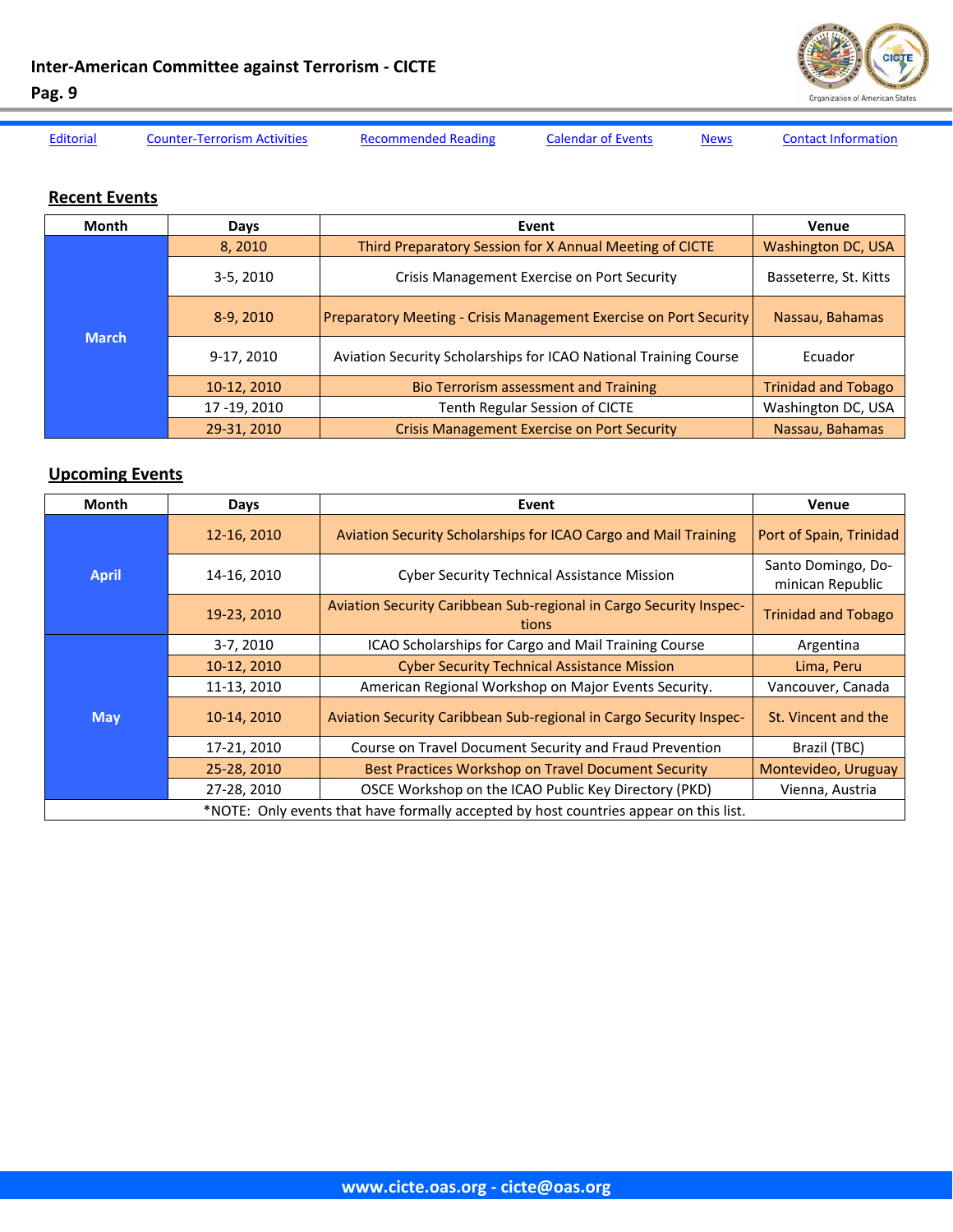

<span id="page-9-0"></span>

**News**

[Editorial](#page-1-0) Counter-[Terrorism](#page-3-0) Activities [Recommended](#page-7-0) Reading [Calendar](#page-8-0) of Events News Contact [Information](#page-12-0)

#### **President of Peru confirms reports of contacts between the FARC and Shining Path**

Alan Garcia assured that the ties are not "a danger for the country." The relations between the two guerilla groups were revealed by 'El Tiempo.' An alleged email from the second in command of the FARC, 'Raul Reyes,' "was directed at a residual group that is not strong and does not represent a threat to the stability of democracy in Peru," said Garcia. According to the Colombian newspaper 'El Tiempo,' which said had reviewed the results of an analysis performed on computers seized from guerilla leaders by the Colombian Intelligence, the FARC would "support Shining Path so that it can be revived."

For more information click [here.](http://www.eltiempo.com/mundo/latinoamerica/colombia-y-peru-trabajan-ante-una-posible-alianza-farc-sendero_7367848-1)

#### **Internet helped Flight 253 suspect radicalize, attack plane 'within weeks'**

The Internet allowed extremists to contact, recruit, train and equip the suspect responsible for the attempted Flight 253 bombing on Christmas Day "within weeks," a top Pentagon official told lawmakers March 10. That relatively brief timeframe only speaks to how quickly extremist groups have "optimized" the Web and developed a "highly evolved" process by which to develop terrorist networks, added Garry Reid, deputy assistant secretary of Defense for Special Operations and Combating Terrorism. "By contrast, the 9/11 op‐ eration took about two and a half years to develop from the time Osama bin Laden approved it in April 1999," he said.

For more information click [here.](http://thehill.com/blogs/hillicon-valley/technology/86197-internet-helped-flight-253-suspect-radicalize-attack-plane-within-weeks)

#### **Jamaica amends Anti Terrorism Act to meet global demands**

The House of Representatives amended the Terrorism Prevention Act on March  $10^{th}$ , to allow the Minister to introduce heavier penalties, subject to approval by Parliament. Minister of Education and Leader of the House, Andrew Holness, said that the change would allow the Minister to introduce penalties greater than those provided for in the Interpretation Act of the Terrorism Prevention Act, which was passed by Parliament in June, 2005. He also explained that passage of the amendment was critical to the Government fulfilling its obligations under the Financial Action Task Force (FATF).

For more information click [here.](http://www.caribbeannetnews.com/news-21996--9-9--.html.)

# **U.S. citizen accused in Yemen killing had been under FBI watch**

Sharif Mobley, a U.S. citizen accused of killing a hospital guard in Yemen, is believed to be a homegrown radical who left this country to make direct contact with al‐Qaeda, according to U.S. counterterrorism officials, making him the latest in a string of such suspects. Several U.S. officials, all of whom spoke on the condition of anonymity, said Mobley had been in custody in Yemen for at least several weeks before the shooting and had been known to U.S. and Yemeni authorities for a considerable period before that.

For more information click [here.](http://www.washingtonpost.com/wp-dyn/content/article/2010/03/12/AR2010031204241.html?sub=AR)

#### **Irish citizen sentenced to 6 months in prison for attempting to donate money to the FARC**

A court of first instance in Copenhagen pronounced the sentence against Patrick Mac Manus. The accused, spokesman for the organi‐ zation "Oprør" (Rebellion), has demonstrated his intent to donate money to the Colombian armed Group and to the Popular Front for the Liberation of Palestine (PFLP) on several occasions. The sentence takes into account that there is no proof of the transaction of 50,000 Danish Crowns (9,242 dollars) to each armed movement has taken place, however there is proof that there was intent to trans‐ fer and collection of the money.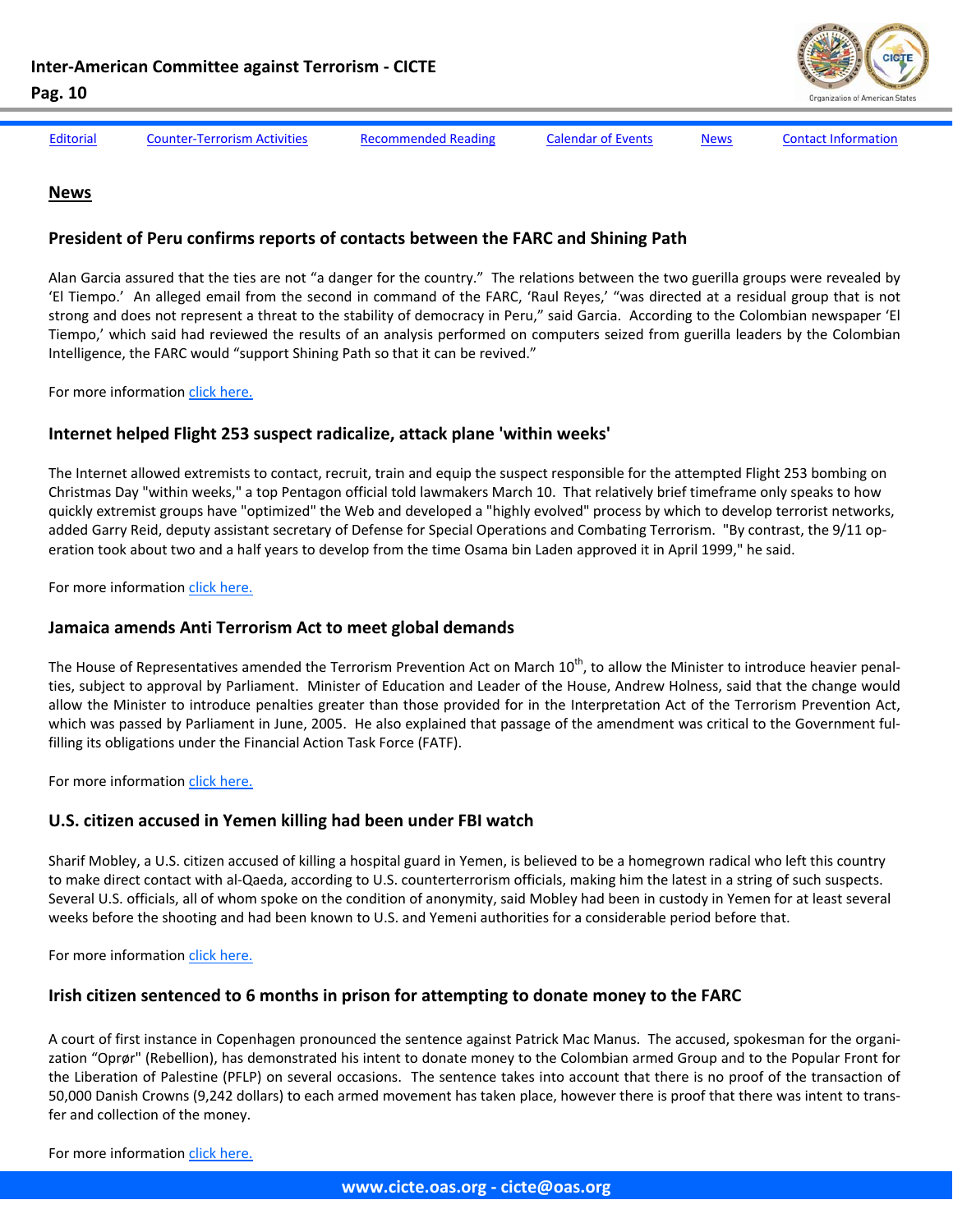

[Editorial](#page-1-0) Counter-[Terrorism](#page-3-0) Activities [Recommended](#page-7-0) Reading [Calendar](#page-8-0) of Events [News](#page-9-0) Contact [Information](#page-12-0)

# **Dismantling of Saudi‐CIA Web site illustrates need for clearer cyberwar policies**

By early 2008, top U.S. military officials had become convinced that extremists planning attacks on American forces in Iraq were mak‐ ing use of a Web site set up by the Saudi government and the CIA to uncover terrorist plots in the kingdom. The Saudi‐CIA Web site was set up several years ago as a "honey pot," an online forum covertly monitored by intelligence agencies to identify attackers and gain information, according to three of the former officials.

The absence of clear guidelines for cyberwarfare is not new. Lawyers at the US Justice Department's Office of Legal Counsel are strug‐ gling to define the legal rules of the road for cyberwarriors, according to current and former officials.

For more information click [here](http://www.washingtonpost.com/wp-dyn/content/article/2010/03/18/AR2010031805464.html).

# **Microsoft asks the users of three versions of Windows not to use the F1 key when a website requests**

The warning was made after finding a security failure that allows hackers to execute viruses. The vulnerability is only found in Win‐ dows XP, Windows 2000, and Windows Server 2003. The newer operating systems, Windows Vista and Windows 7, do not have this problem. According to Microsoft, while navigating the internet, at any moment a user may receive an alert from a website that requests the user to press the F1 key. If the user follows this recommendation, is it possible to take advantage of the security flaw in the operating system and allow a hacker to install a virus. For more information click [here](http://www.eltiempo.com/enter/actualidad_a/microsoft-pide-no-utilizar-tecla-f1-en-internet-explorer_7338907-1) and [here.](http://www.microsoft.com/technet/security/advisory/981169.mspx)

# **Nuclear Smugglers Still at Work, Expert Says**



Iran admits building a secret uranium enrichment facility in the religious hub of Qum. Pakistan's High Court re‐ leases nuclear black marketer Abdul Qadeer Khan from house arrest. Spy satellites reveal North Korea boring an‐ other tunnel in a remote mountainside. Israeli warplanes bomb a suspicious facility in the Syrian desert. This drum‐ beat of seemingly unconnected news reports has prompted many experts to warn that the world is fast approach‐ ing a nuclear tipping point. The common thread running through those disparate reports is a secret, global smuggling network that traffics in nuclear technologies, materials, and know‐how.

For more information click [here.](http://gsn.nti.org/gsn/nw_20100312_1208.php)

#### **Russia and U.S. Report Breakthrough on Arms**

The United States and Russia have broken a logjam in arms control negotiations and expect to sign a treaty next month to slash their nuclear arsenals to the lowest levels in half a century, officials in both nations said March 24. After months of deadlock and delay, the two sides have agreed to lower the limit on deployed strategic warheads by more than one-quarter and launchers by half, the officials said. The treaty will impose a new inspection regime to replace one that lapsed in December, but will not restrict American plans for missile defense based in Europe.



For more information click [here.](http://www.nytimes.com/2010/03/25/world/europe/25start.html)

# **An American combatant for Al Qaeda is captured in Pakistan**

An American, who is on the list of the 10 Most Wanted Terrorists by the FBI, was captured recently in the city of Karachi, Pakistan, by Pakistani forces, CNN reported, citing sources from Pakistani intelligence.

The man was identified as Adam Yahiye Gadahn, 32 years of age, who in 2006 was indicted in the Central District of California for trea‐ son and material support to Al Qaeda.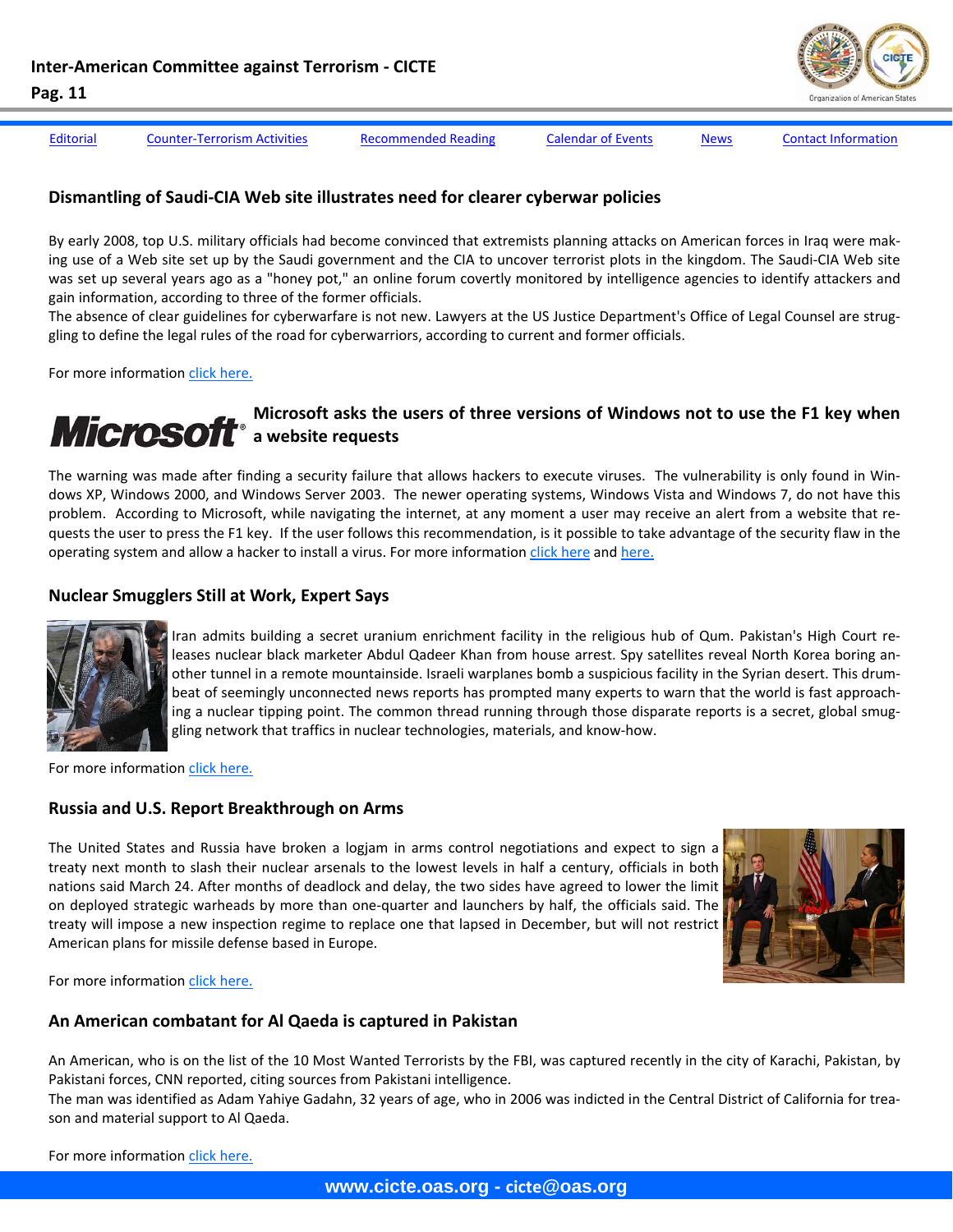[Editorial](#page-1-0) Counter-[Terrorism](#page-3-0) Activities [Recommended](#page-7-0) Reading [Calendar](#page-8-0) of Events [News](#page-9-0) Contact [Information](#page-12-0)

### **'The Independent' highlights social rehabilitation processes of ex‐guerrillas and ex‐paramilitaries in Colombia**

The British newspaper published a report by Paul Bignell regarding the challenges that Colombia faces in this process, in which he highlights the value that the Colombian experience can have for other countries with civil conflict.

"In a process known as 'social rehabilitation', the Government is trying to reintegrate into society many of these guerillas toughened up in battle, as well as dropouts from FARC and ELN, in a remarkably ambitious but controversial plan that has both many detractors and supporters. Some 50 thousand ex-guerillas and ex-paramilitaries are being reeducated in schools and universities, with manual instruction, psychological support and a rehabilitation package of 400 mil pesos per month. The Government believes that this is a model that in the future will be recognized and implemented in other areas of civil conflict."

For more information click [here.](http://www.eltiempo.com/colombia/politica/periodico-britanico-the-independent-publica-una-cronica-sobre-la-reinsercion-en-colombia_7458533-1)

#### **Terrorism returns to shock Buenaventura**

A reward of \$300 million Colombian pesos is offered by the National Government for information leading to the capture of those responsible for the car bomb attack that broke out in the center of Buenaventura. In the attack, the bloodiest that has been carried out in the last three years, people were killed and 55 people were injured.



For more information click [here](http://www.elpais.com.co/paisonline/notas/Marzo252010/1buena.html) and [here.](http://www.elpais.com.co/paisonline/notas/Marzo242010/reaccionesautoridades.html)

#### **Britain expels Israeli envoy over passports allegedly used in Hamas killing**

The British government, in a rare move on March 23, expelled a senior Israeli diplomat over the alleged use of fake British passports in the assassination of a Hamas operative in Dubai this year. The move to expel the diplomat, who has not been identified, follows an investigation by Britain's Serious Organized Crime Agency (SOCA) into 12 British passports used in the January killing of Mahmoud al‐ Mabhouh. Dubai authorities charge that Mossad, Israel's intelligence service, is behind the killing and that the hit squad used European and Australian passports, some of them forged. Agents from SOCA concluded that genuine British passports were copied when handed over to "individuals linked to Israel, either in Israel or in other countries," who were meant to inspect them, Miliband said. French authorities also have opened an investigation into the alleged use of forged documents, the Paris prosecutor's office said on March 23. Suspects in the killing allegedly used four doctored French passports, the prosecutor said in a written statement.

For more information click [here](http://www.washingtonpost.com/wp-dyn/content/article/2010/03/23/AR2010032304124.html) and [here.](http://www.cnn.com/2010/WORLD/europe/03/23/uae.hamas.killing/index.html)

#### **Twin suicide bombings kill 39 in Moscow subway**



Terror returned to the heart of Russia, with two deadly suicide bombings on the Moscow subway at rush hour, including an attack at the station beneath the headquarters of the secret police. 39 people were killed and more than 60 wounded in the morning's blasts on March 29, the first such at‐ tacks in Moscow in six years.

The bombings showed that the rebels are still strong enough to inflict harm on an increasingly assertive Russia, and they followed a warning last month from Chechen rebel leader Doku Umarov that "the war is coming to their cities."

For more information click [here](http://news.yahoo.com/s/ap/20100329/ap_on_re_eu/eu_russia_subway_blast) and [here.](http://www.nytimes.com/2010/03/31/opinion/31wed2.html)